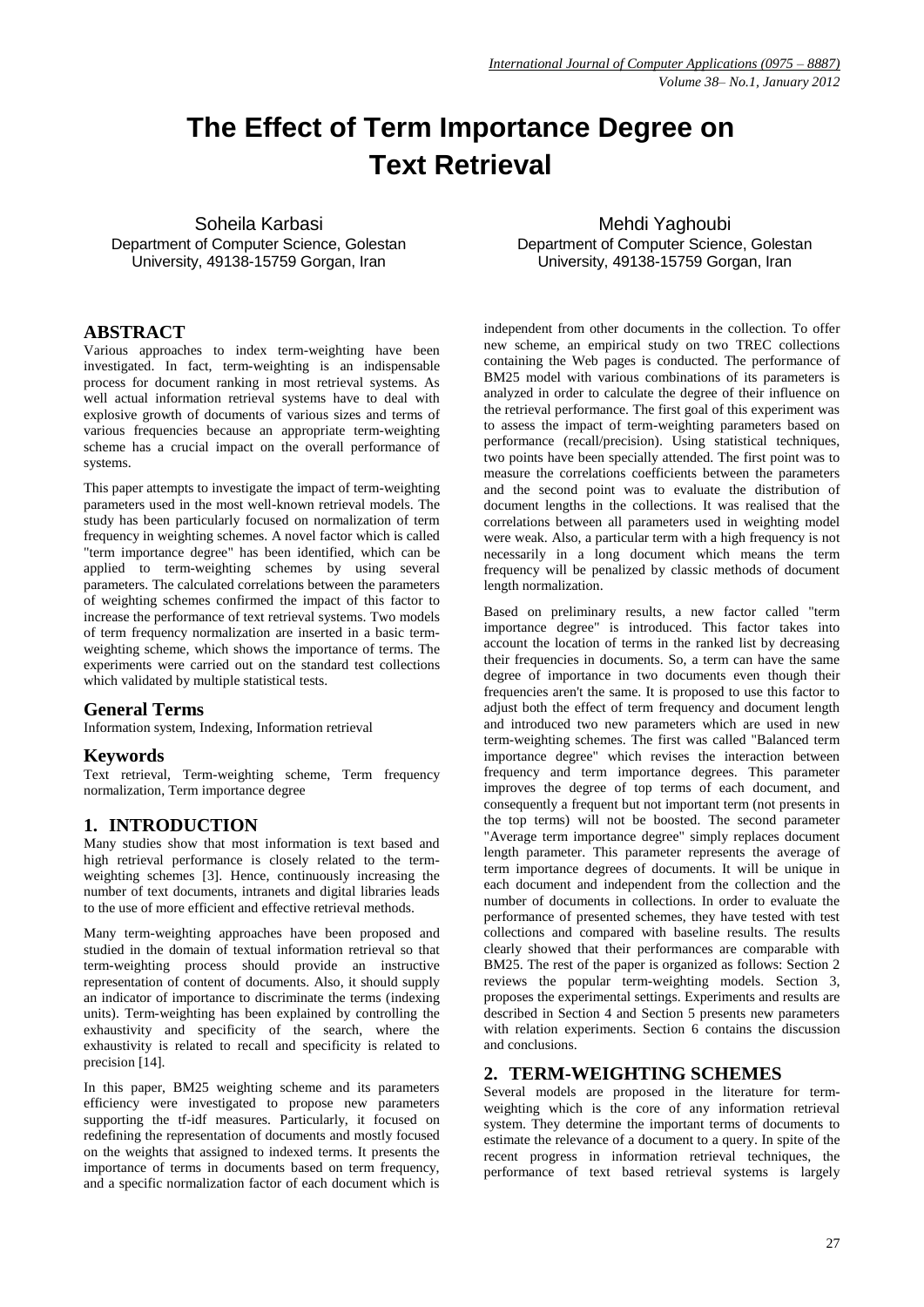dependent on term-weighting models. In addition, large-scale retrieval performance requires the use of appropriate termweighting scheme since it dominates the computational demands of retrieval [3]. In general, term-weighting schemes are based on statistical [13, 9], semantic [15] or probabilistic models [10]. The most well-known are Okapi [14], Lnu [4], dtu [19], Pivoted normalization [17], Simplified Similarity Scoring [2], PL2 [1], ETW [7] that are used by the various IR systems.

One of the most commonly used term-weighting schemes is tfidf model that is based on two basic principles of termweighting:

– For a given term in a document, the higher term frequency is, the more likely the term is relevant to the document,

– For a given term, the higher the term occurs throughout all documents, the less likely the term discriminates between documents [16].

There are numerous variants of tf-idf weighting scheme, while most can be described as particular cases of the initial introduced by Salton and Buckley in the SMART project [11, 19, 16]. Most of them are parametric and a fixed form of density function with parameters that dependent upon the number of documents and their sizes [8]. Each scheme can be represented as a triple of parameters XYZ, where X stands for the term frequency parameter, Y for the document frequency, and Z for the normalization parameter.

The evolution of 2-Poisson model as designed by Robertson, Van Rijsbergen and Porter has motivated the birth of BMs family term-weighting scheme (BM for Best Match). BM25 is one of the most well established tf-idf weighting models [12, 13] which is introduced as follow:

$$
W = \sum_{t \in q \cap d} \frac{tf}{tf + k_1 n_b} \log \left( \frac{N - df_t + 0.5}{df_t + 0.5} \right) qtf \quad (1)
$$

Where:

1

*tf:* frequency of term t in the document d *qtf:* frequency of term t in the query *dft :* number of documents containing term t *N:* total number of documents in the collection *k1* : controlling parameter that is set with 1.2 *nb* : normalization factor that is calculated as:

$$
n_b = (1 - b) + b \frac{dl}{Avgdl} \tag{2}
$$

*dl*: length of document d, in tokens *Avgdl*: average documents length, in tokens *b*: tuning parameter  $(0 \le b \le 1)$ 

# **3. EXPERIMENTAL SETTING**

The key point of this study was to evaluate the performance of parameters used in BM25 scheme (tf, df and length of document), in relation with collection size. In the following, the study of the problems caused by these parameters in IR and some suggested approaches for dealing with them are presented.

For evaluation, we used Wt2g and Wt10g collections whose details are shown in Table1. Both collections consist of documents from the Web which are distributed by  $CSIRO^1$ . The documents of collections are presented in SGML or HTML format [6]. The queries are also issues of Topics

provided by TREC whose Title and Description fields are considered. The statistics on query sets of each collection are shown in Table 2.

**Table 1. Collections characteristics**

| Collection                       | Wt2g      | Wt10g     |
|----------------------------------|-----------|-----------|
| # Documents                      | 248,440   | 1,677,562 |
| # Indexed terms                  | 1,212,289 | 3,095,678 |
| Avg. # terms per document        | 259       | 282       |
| Avg. # unique terms per document | 133       | 151       |
| Collection size (GB)             |           |           |

|  |  |  | <b>Table 2. Topics statistics</b> |
|--|--|--|-----------------------------------|
|--|--|--|-----------------------------------|

| $\sim$ 40010 $\sim$ 1 $\sim$ 00100 0010100100 |             |                       |  |  |  |
|-----------------------------------------------|-------------|-----------------------|--|--|--|
| Collection                                    | Topic set   | Avg. # term per query |  |  |  |
| Wt2g                                          | $401 - 450$ |                       |  |  |  |
| Wt10g                                         | $501 - 550$ |                       |  |  |  |
|                                               |             |                       |  |  |  |

# **4. INITIAL EXPERIMENTS**

# **4.1 Term-Weighting Parameters Impact**

To compare the effect of term-weighing parameters, the performance of BM25 with various combinations of its parameters is evaluated. Table 3 shows the MAPs [5] obtained with combinations of various parameters based on the following formulas. The results are performed with no query expansion and BM25 model is used with  $k_1=2$  and b=0.75 in all experiments.

$$
W = \frac{tf \times \log\left(\frac{N - df_t + 0.5}{df_t + 0.5}\right)}{2 + tf}
$$
 (3)

$$
W = \frac{tf}{2 \times (0.25 + 0.75 \frac{dl}{Avgdl}) + tf}
$$
 (4)

**Table 3. Values of MAP with various parameters combination of BM25**

| Collection | formula 3 | formula 4 | BM25 formula |
|------------|-----------|-----------|--------------|
| Wt2g       | 0.0497    | 0.2307    | 0.2635       |
| Wt10g      | 0.0379    | 0.1676    | 0.1884       |

According to the results, it may be supposed that normalized document length impact is more important than df parameter. In fact, the importance of document length normalization is a significant topic in term-weighing and most well-known normalization methods, such as maximum term frequency, pivoted normalization, and byte length normalization use document length normalization for term frequency parameter normalization [18].

Based on this analysis, it is tried to nominate an auxiliary factor for document length normalization in order to better documents discrimination. Therefore, the relationship (dependency) between term frequency and the other parameters of weighting scheme was analyzed. The relationships are measured based on the variance and covariance values of statistical methods. 50 indexed terms of test collections have been selected randomly. The correlation between their frequency and length of documents in related documents are calculated. The results show that there is not high correlation between tf and document length parameters. The maximum correlation coefficient value between tf and document length is 0.2123 for Wt2g collection that means the relationship between two parameters in the collections is weak (see Table 4).

<sup>&</sup>lt;sup>1</sup> Commonwealth Scientific & Industrial Research Organization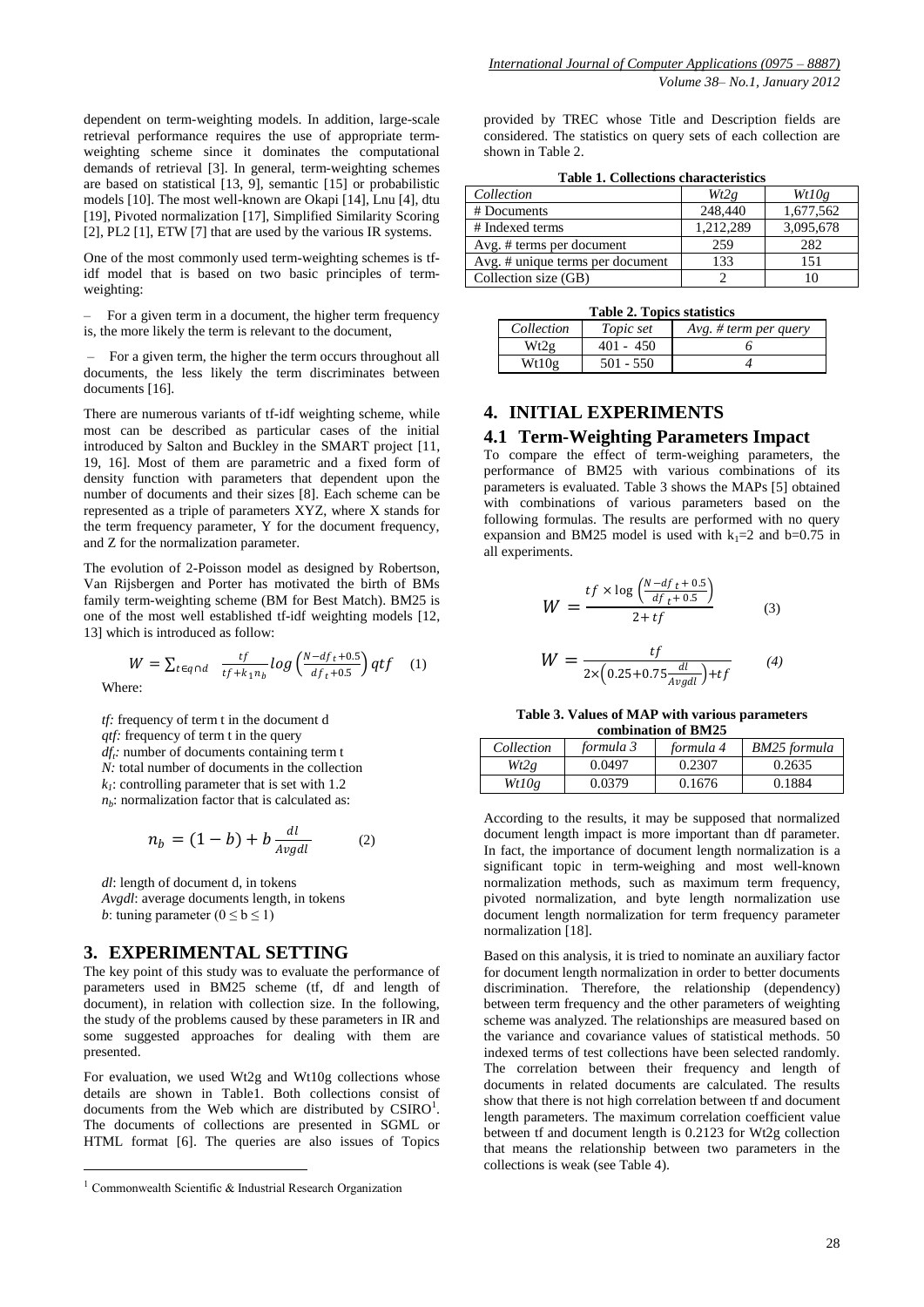**Table 4. Maximum correlation coefficient values between tf and document length**

| $\alpha$ | Wt10e  |  |  |  |
|----------|--------|--|--|--|
| 0.2123   | 0.1747 |  |  |  |
|          |        |  |  |  |

A simple analysis of this result shows that a high value of term frequency in a document cannot show much information about the length of the related document. Distinctively, the high frequency of a term in a document is not a good indicator to estimate that the term is located in a long document. Indeed, using document length parameter for term frequency normalization reduces the terms weights of a long document in according with its length. But, the retrieval chances of small documents containing the low frequency terms will be increased.

Afterward, the correlations between term frequency and document frequency of terms in 50 documents are calculated randomly whose maximum values are shown in Table 5. The maximum correlation coefficient values (0.2425 for Wt10g) display a low correlation between two parameters.

**Table 5. Maximum correlation coefficient values** 

|       | $M_{410}$ |
|-------|-----------|
| 0.187 |           |

Therefore, a high value of term frequency in documents cannot indicate its frequency in the whole collection. This means that high frequency of a term is not a good indicator for estimating that the term is situated in a large number of documents.

In other word, all of the terms within a long document are not good indicators for document content and it is appropriate to consider more significant terms for document discrimination. Hence, it is important to determine significant document terms and they should be relied much more than the other terms in term-weighing schemes. In the next section, the analyses are continued with declaration a novel factor for document length normalization.

# **5. TERM IMPORTANCE DEGREE FACTOR**

The first concept which can be driven from previous results is that high frequency of a term in a document does not necessarily specify the scale of document length and document frequency. We considered the term importance degree within document (tid) which is determined by ranking the terms based on term frequency within each document as a significant factor to apply in term-weighting schemes. This factor assesses the importance of document terms not only by frequency, but also by frequency rank. The notations which are used are as follow:

*d:* a document *t:* a term *q:* a *query tf:* frequency of term t in document d *df*: number of documents containing term t *dl:* length of document d

It must be regarded, the fewer value of tid, the higher importance degree of term t in document d. A term t, which repeated 5 times in a document containing 50 terms, and 5 times in another document with the same length, may not have the same importance in these documents. Thus, the frequency of term in a document should be compared with the frequencies of other terms in the same document. In addition, an important term, but not frequent in a long document must not be

penalized for the reason that it is in a long document with numerous terms.

To evaluate the impact of tid factor on discrimination the terms, its correlation coefficient with term-weighting parameters have been calculated. It consists of calculation the couple correlation (tid, tf), (tid, idf) and (tid, dl). Next, two new parameters called "Balanced term importance degree" and "Average term importance degree" based on tid factor have been introduced. These parameters are proposed some modifications of Okapi term-weighting function.

#### **5.1 Correlation Between tid and Termweighting Parameters**

The objective of this section is to measure the impact of tid on term discrimination. The terms and documents which have been used for calculating the correlations are the same as the terms that used in previous experiment. Table 6 shows the obtained maximum correlation coefficient values between tid and tf.

**Table 6. Maximum correlation coefficient values** 

| between tid and tf   |           |  |  |  |
|----------------------|-----------|--|--|--|
| Wt10g<br>$Wt2\sigma$ |           |  |  |  |
| $-0.3306$            | $-0.1261$ |  |  |  |

The obtained values don't signify a high dependency between these parameters. It means that the rank of terms is not comparable with each other in different documents. Hence, a term with high value of term frequency in a document may have low importance degree. In other word, high frequency of a term is not a good indicator for importance degree factor. Next, the correlations between tid and document frequency parameters were calculated whose results are presented in Table 7.

#### **Table 7. Maximum correlation coefficient values**

| between tid and df |           |  |  |
|--------------------|-----------|--|--|
| Wt2g               | Wt10g     |  |  |
| $-0.1478$          | $-0.2425$ |  |  |

The maximum correlation values of table 7 indicate a low and inverse dependency between two parameters. It means that high df value of a term in a collection does not present a high importance degree in the documents. In combination with precedent section, it is realized that tf and df values are not significant indicators for term importance degree factor.

Finally, the correlation coefficients between tid and document length parameters were calculated. The maximum values of this correlation in two test collections are presented in Table 8.

**Table 8. Maximum correlation coefficient values** 

|        | between tid and document length |
|--------|---------------------------------|
| Wt2g   | Wt10g                           |
| 0.8940 | 0.9101                          |

These values show that the correlation between document length and tid factor is higher than the correlation between tid and the other parameters. Therefore, the influence of document length on tid can be verified for terms discrimination in weighting schemes. It is assumed that, while the length of a document increases, the importance degrees of the terms within document decrease. In other word, all of the terms within a long document are not good indicators for document content and significant terms must be more considered for retrieval. This can be done in the indexing phase that makes to reduce the space of indexing terms. Also, it can be considered in retrieval evaluation phase that can ameliorate the efficiency of research. In the next sections, tid factor is used in termweighting scheme by two new proposed parameters.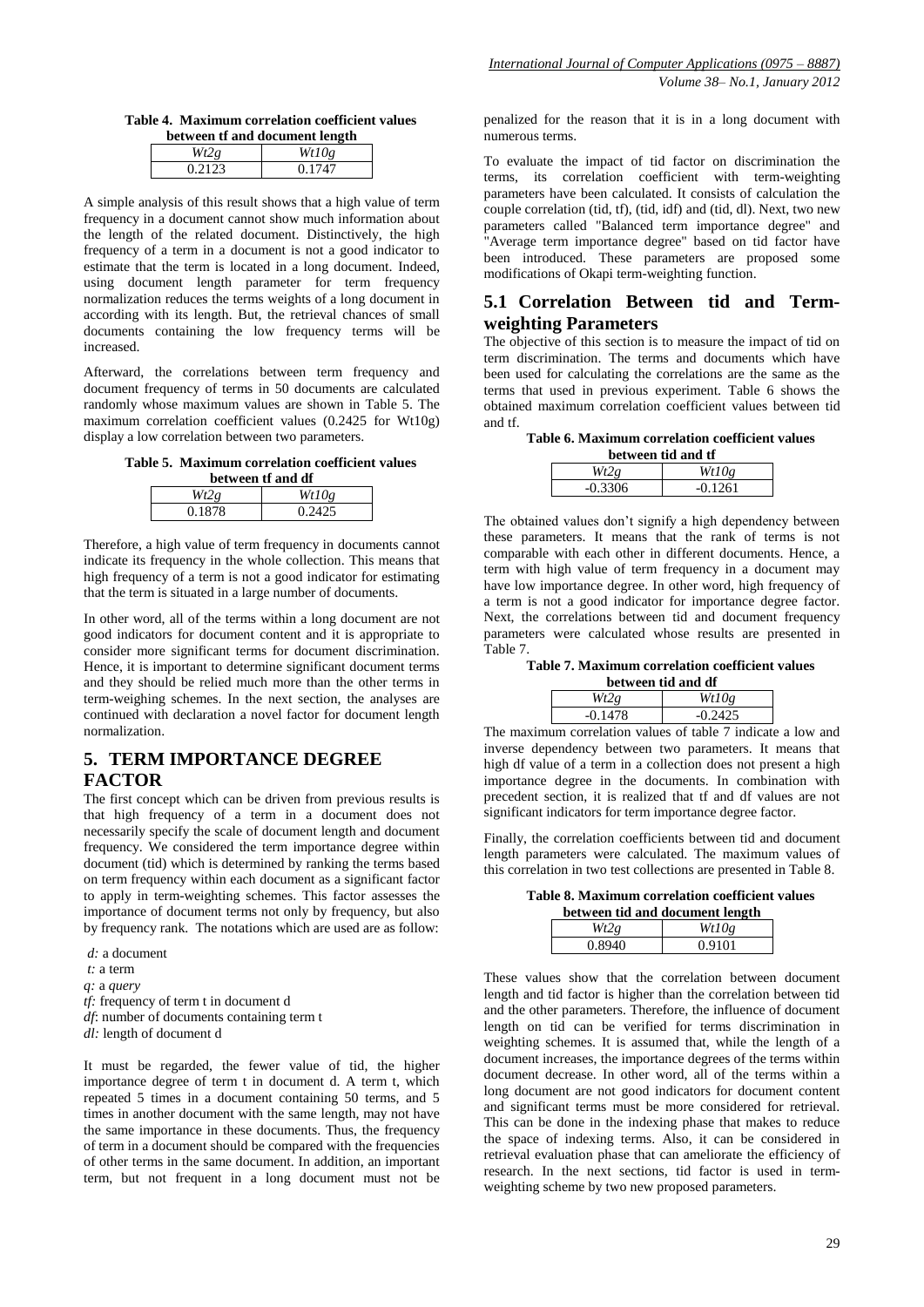Based on the previous analysis, there is a significant correlation between document length and term importance degree factor. First question was that, how the term importance degree factor can be applied in term-weighting schemes and how change this quantitative factor to a qualitative factor. We have introduced the B\_Rank parameter refers to "Balanced term importance degree" which indicates percentage of top terms of documents ranked by their frequencies. The value of B\_Rank parameter revises the interaction between frequency and term importance degrees in the documents. This means that a document is more appropriate for a query term, while the query term is one of the major terms in document.

Therefore, top terms value is boosted by introducing the β factor in weighing scheme is as follow:

$$
W = \frac{tf \times \beta \times \log \left( \frac{N - df_t + 0.5}{df_t + 0.5} \right)}{2 \times \left( 0.25 + 0.75 \frac{dl_j}{Avgdl} \right) + tf_{ij}}
$$
(5)

Where:

β: if tid<sub>ij</sub> ≤ #B\_Rank(d<sub>j</sub>) then  $β = α$  else  $β = 1$ tid<sub>ii</sub>: importance degree of term  $i$  within document  $j$ 

B\_Rank(d<sup>j</sup> ): percentage of ranked terms based on term frequency in document *j*

α: a constant which is determined empirically

This means that certain terms (identified by B\_Rank) are weighted more than the other terms. Following, the impact of B Rank parameter on the weighting scheme performance is verified.

#### **6.1 Evaluation of B\_Rank Impact**

To evaluate the validity of proposed weighting model (formula 5), it is conducted several runs on the test collections. Some details and the percentage of average precision improvement are presented in Tables 9 and 10. Several values of  $\alpha$  (2, 3, 4) and 5) and B\_Rank parameter are considered to verify the effectiveness of tid factor. Baseline values show the results of MAP with formula 1.

**Table 9. MAP in Wt2g Collection (Baseline and different settings)**

| <b>B</b> Rank = $5\%$ |                        |              |              |              |
|-----------------------|------------------------|--------------|--------------|--------------|
| <b>Baseline</b>       | $\alpha = 2$           | $\alpha = 3$ | $\alpha = 4$ | $\alpha = 5$ |
| 0.2635                | 0.2872                 | 0.2900       | 0.2915       | 0.2915       |
|                       | <b>B</b> Rank = $10\%$ |              |              |              |
| 0.2635                | 0.2919                 | 0.3010       | 0.2989       | 0.305        |
| B Rank = $20\%$       |                        |              |              |              |
| 0.2635                | 0.2920                 | 0.2925       | 0.2912       | 0.2912       |

**Table 10. MAP in Wt10g Collection (Baseline and different settings)**

|                 | <b>B</b> Rank = $5\%$ |              |              |              |  |
|-----------------|-----------------------|--------------|--------------|--------------|--|
| <b>Baseline</b> | $\alpha = 2$          | $\alpha = 3$ | $\alpha = 4$ | $\alpha = 5$ |  |
| 0.1884          | 0.1955                | 0.2012       | 0.2015       | 0.1965       |  |
|                 | B Rank = $10\%$       |              |              |              |  |
| 0.1884          | 0.1982                | 0.2213       | 0.200        | 0.200        |  |
| B Rank $= 20\%$ |                       |              |              |              |  |
| 0.1884          | 0.2103                | 0.2174       | 0.2190       | 0.2070       |  |

The results show the positive impact of B\_Rank parameter on retrieval precisions. Also, the best results especially on average precision were obtained with B\_Rank = 5% to 10% and  $\alpha = 3$ . These values mean that only 5% to 10% of important terms in a document are principal factor to show its relevance for a query.

# **7. AVERAGE TERMS IMPORTANCE DEGREE**

It is observed that document length parameter plays an important role in term frequency normalization. Beside, distribution of documents according to their lengths in larger collections is more widespread. Our second proposed parameter called "Avg \_Rank", which uses the tid factor for normalization term frequency. This parameter represents the average of importance degree of document terms and is defined as follows:

$$
Avg\_Rank_j = \frac{\sum_{i=1}^{|d_j|} t i d_{ij}}{|d_j|} \tag{6}
$$

Where:

*Avg\_Rank<sup>j</sup>* : average of terms importance degree of document *j |dj |*: # unique terms in document *j*

The study of Avg \_Rank parameter impact on BM25 formula is as follow:

$$
W = \frac{tf \times \log\left(\frac{N - df_t + 0.5}{df_t + 0.5}\right)}{(c_1 + c_2 \times \text{Avg\_Rank}_j) + tf_{ij}} \tag{7}
$$

Where:  $c_1 = 0.1$ ,  $c_2 = 0.25$ 

The main advantage of Avg\_Rank contrary to document length parameter is that, it is unique in each document and independent from other documents. The intuition behind this setting was that, using term importance degree has a positive impact in term-weighting scheme and it will be useful to establish a specific term frequency normalization parameter for each document. The small value of Avg\_Rank in a document means that the majority of document terms are important and this parameter must increase the weight of these terms. Contrarily, if the value of this parameter is high, it means that the document has a lot of duplicated terms and therefore document' score will be reduced. The average precisions obtained with formula 7 on the test collections are presented in Fig. 1.

As it is seen in Fig. 1, the average precisions have been increased as high as  $+11.7$  % and  $+17.5$ % for Wt2g and Wt10g collections respectively. It can be concluded that the proposed schemes based on term importance degree factor produce better discrimination between sizes of documents in relation to the document length parameter which is used in many weighting schemes.



**Fig.1. MAP using BM25 and formula7 in Wt2g and Wt10g**